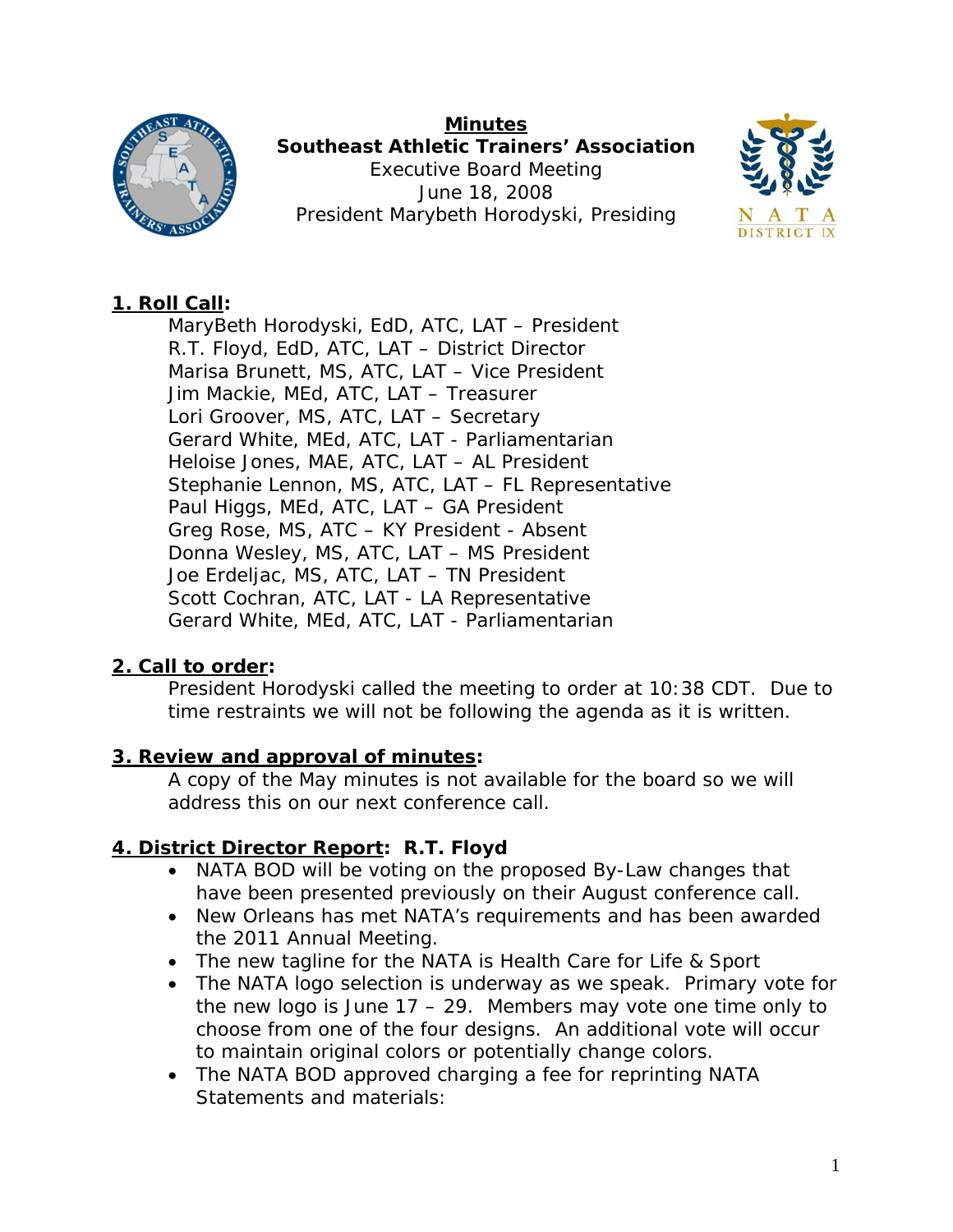\$100.00 for commercial use such as in a textbook \$50.00 for non-commercial use such as promotional brochures There will be no cost to the State associations and charitable organizations with permission

- The NATA BOD has established a Federal Advocacy Agenda:
	- Tier I Priority:

Medicare Access to Physical Medicine and Rehabilitation Services Improvement Act

Tier II:

Support for Personal Health Improvement Today Act Workforce Health Improvement Program

Tier III:

Infrastructure support only for Allied Healthcare Reinvestment Act

- No child left behind (physical activity related)
- NATA will ask to join the AMA's Scope of Practice Partnership Joining SOPP would effectively communicate NATA's support and alignment of the physician/athletic team and significantly increase physician awareness of NATA's legislative agenda
- NATA will develop Career Center Guidelines: Form a workgroup that will outline compensation guidelines for postings on the NATA Career Center
- The NATA BOD approved defining an Athletic Trainer Scope of **Practice**
- NATA has formed an alliance with the North American Booster Club Association to assist in opening doors and placing athletic trainers in secondary schools.
- Reminder the NATAPAC breakfast is Thursday, June 19 at 7-9AM in the Renaissance Grand Hotel, Crystal Ballroom and on Friday, June 20 Noon – 2:00PM in the AC, Outdoor Courtyard a NATAPAC tile decoration event will take place.

# **5. President's Report: MaryBeth Horodyski**

- SEATA HoF Committee sent new dates regarding timelines to correspond with our meeting dates next year.
- Remember we must have a vote from each state regarding the proposed dues increase by March 2009. LA has approved of the increase in dues.

## **6. Vice-President's Report: Marisa Brunett**

• The 2010 contract for the SEATA Annual Meeting and Clinical Symposium from the Baypoint Resort in Panama City Beach, Florida has been signed and returned to the Marriott Bay Point Resort.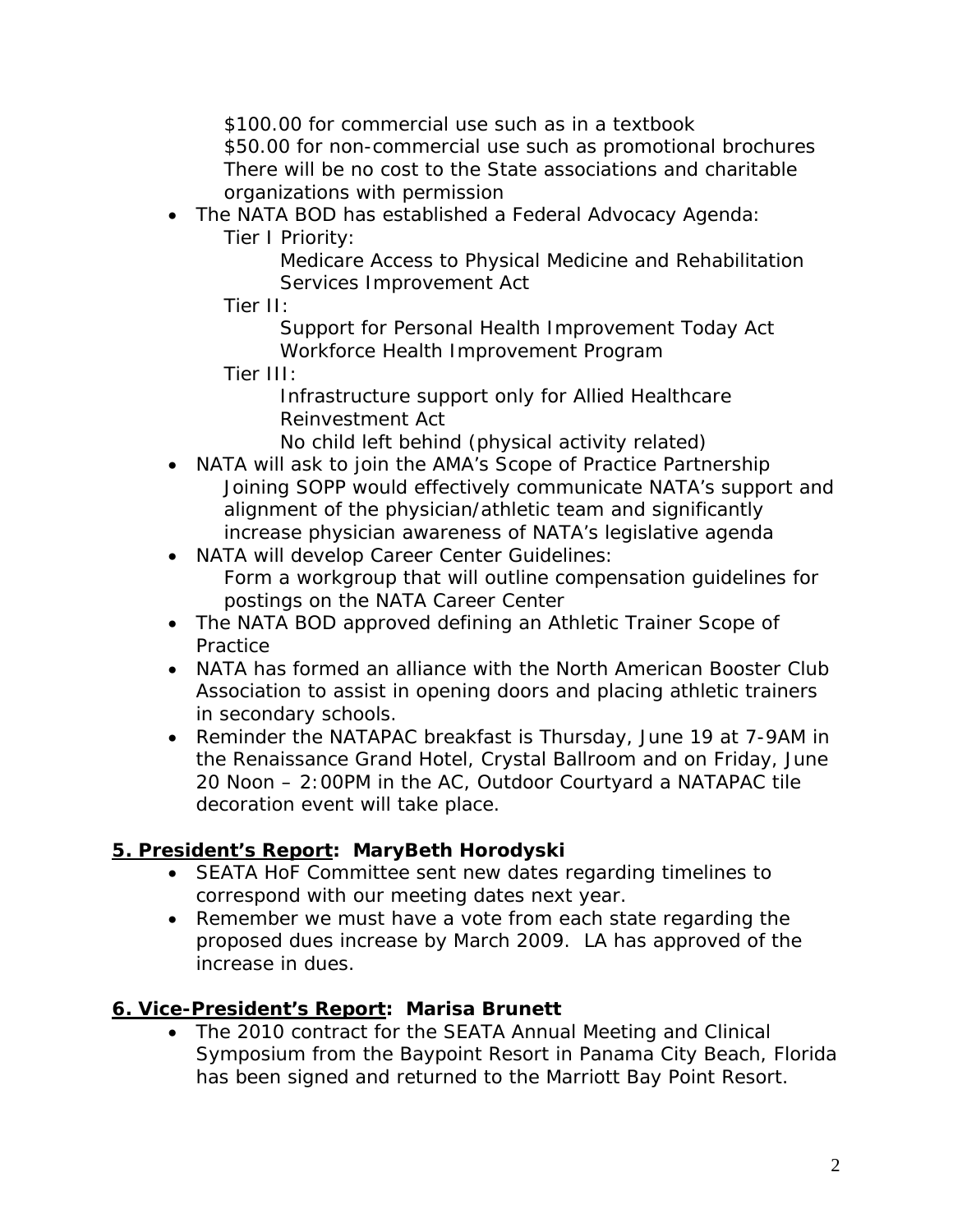There is only a \$6.00 room rate increase from the prices for the 2009 meeting.

- In talking with Sandra, Conference Direct, we need to move forward in deciding on our 2011 and 2012 meetings. Vice President Brunett visited Savannah, Georgia hotels recently while on her own time and vacation and feels they are not willing to work with us. Also, need to keep in mind that the March-April time is a very busy time for Savannah. Sandra will continue to explore options for us.
- District Director Floyd encouraged the group to consider our 2011 and 2012 meetings to be more in the Eastern part of District IX due to the NATA meetings of 2011 being in District IX as well as 2014 being in St. Louis.

#### **Voted: To have Sandra Geiger of Conference Direct to start the search for meeting locations on the East side of District IX for 2011 and 2012.**

## **(AL, FL) Approved 6-0-0-1**

#### **7. Treasurer's Report: Jim Mackie**

| $\bullet$ Jan. 1 – June 18, 2008 Cash Flow | \$183,139.16 |
|--------------------------------------------|--------------|
| Jan. 1 – June 18, 2008 Out Flow            | \$195,663.30 |
| <b>Current Balance Deficit</b>             | \$12,524.14  |
| Current investment balance (6/2008)        | \$238,595.80 |

- Detailed documents are provided for the SEATA Executive Board to look over in the next couple of weeks and send any questions to President Horodyski, Treasurer Mackie and include Vice President Brunett as well.
- State President Erdeljac (TN) requested a procedural format regarding informing the State Presidents when a check is not cashed within a certain time length. In addition, to notify the State Presidents when a check is sent to the State Treasurers.
- It is requested the Finance Committee meet again in the fall.

#### **Voted: To approve for the SEATA Finance Committee to meet this Fall.**

#### **(FL, GA) 6-0-0-1**

• President Horodyski recommends the Finance Committee to work out the details of the meeting.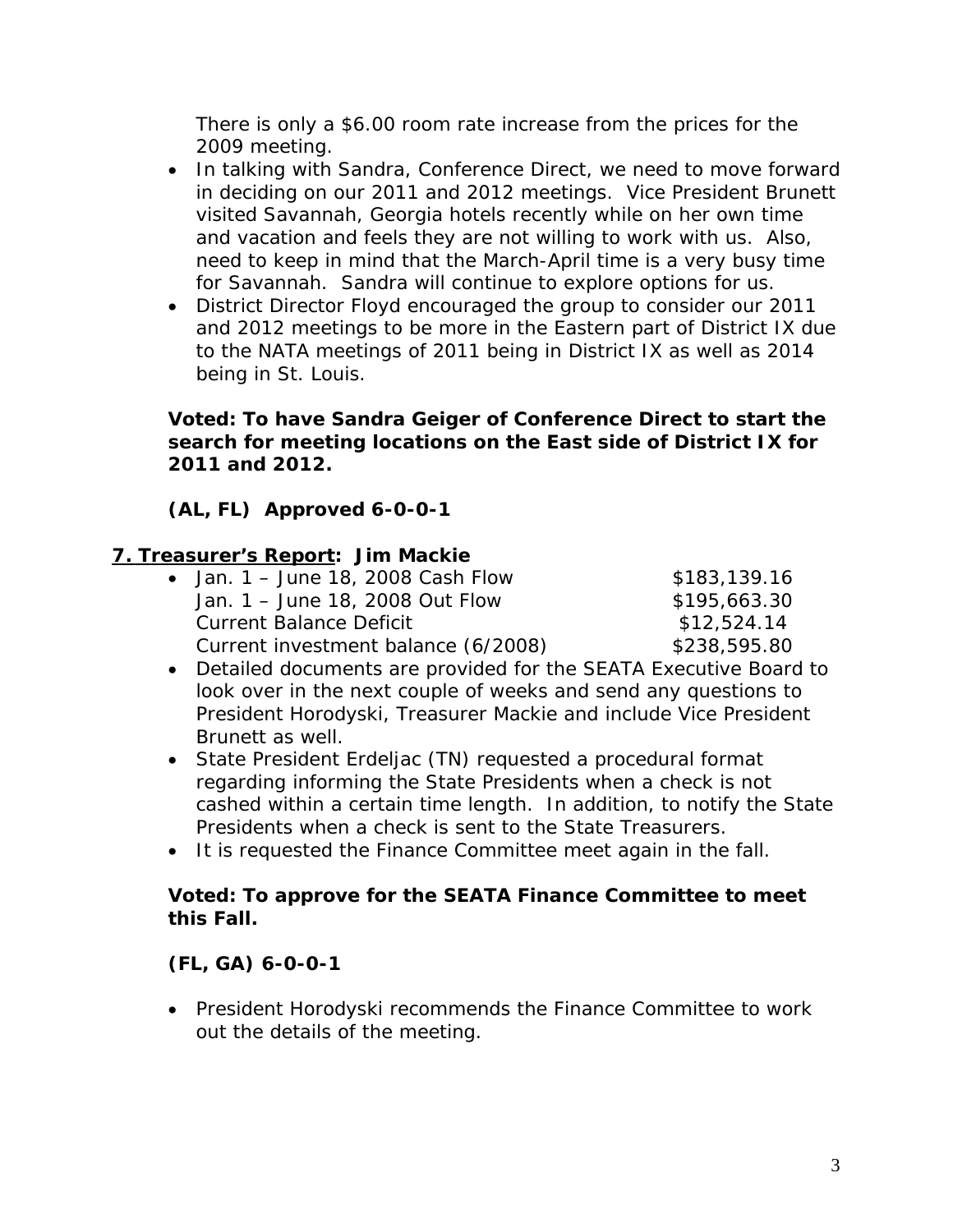## **8. P.R. firm for states/districts: Ken Shields**

• Hand out is provided regarding hiring a Public Relations Firm for the District IX States to work together, if possible. Mr. Shields requests everyone to look over the information and send any questions/comments/concerns to him via email: kkll1@verizon.net or phone: 239-250-6206.

### **9. StarTRACK: R.T. Floyd**

• District Director Floyd would like to make a decision on the second StarTRACK candidate.

#### **Voted: To accept Mary McLendon, MS, as a StarTRACK candidate.**

### **(FL, MS) Approved 6-0-0-1**

#### **10. Committees: MaryBeth Horodyski/R.T. Floyd**

- 1. Future of Committees:
	- Future of the SEATA Women in Athletic Training, Career Assistance Committee, the Committee on Revenue, and the Ethics Committee after this meeting. The NATA WATC ceases to exist after the NATA Annual Meeting and Clinical Symposium. They have done a great job and will be transferred to a Life Balance Think Tank with District Director Floyd as the NATA liaison.
	- State President Wesley provides information on the SEATA WATC committee and the work they are doing, since she serves as that committee's liaison. She feels this group should remain active within SEATA.

#### **Voted: To restructure the District IX WATC Committee to the SEATA Life Balance Project Team.**

#### **(MS, AL) 6-0-0-1**

- President Horodyski asks that State President Wesley speak with this group in regards to those who are no longer interested or active on this committee.
- The SEATA Board agrees to table discussion on the Career Assistance Committee, Committee on Revenue, and Ethics Committee until our next conference call.
- 2. Committee Appointments:

Brandon Evans, AL, Young Professionals Committee Bart Folse, LA, Young Professionals Committee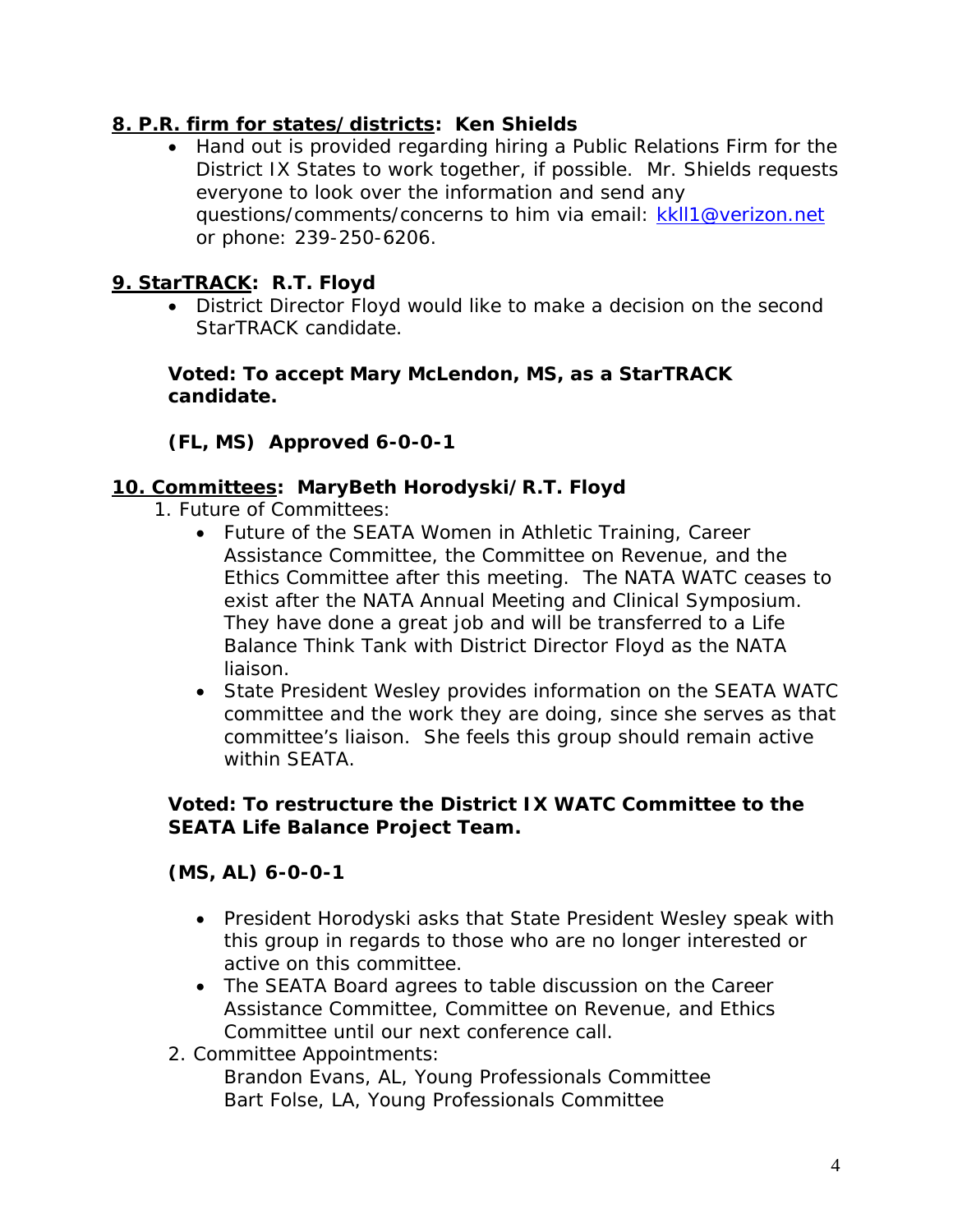Mary Vander Heiden, FL, College & University Athletic Trainers' Committee Denny Krahe, TN, Young Professionals Committee

#### **Voted: To approve the above named individuals for their respective committees.**

# **(FL, GA) 6-0-0-1**

3. Exhibits Committee:

Suggested we restructure the SEATA Exhibits Committee to the SEATA Corporate Partnership Committee to include those involved in this area for the SEATA Student Meeting.

### **Voted: To restructure the SEATA Exhibits Committee to the SEATA Corporate Partnership Committee to include Karen Lew and David Green and any future members.**

# **(AL, MS) 6-0-0-1**

### **11. Review and Approval of NATA By-Laws Change: R.T. Floyd**

• Discussion is provided regarding the four (4) proposed NATA By-Laws change. The SEATA Executive Board feels they are able to vote on the changes as one rather than each proposed By-Laws change.

**Voted: To approve all four of the proposed NATA By-Laws changes.** 

**(FL, GA) Approved 6-0-0-1** 

## **12. Additional Committee Appointments: MaryBeth Horodyski**

- Dustin West, TN, Student Senate Committee
- Ricky Hayes, AL, Ethnic Diversity Advisory Committee
- Scott Hebert, LA, Student Senate Committee

### **Voted: To approve the above named individuals to the respective committees.**

## **(MS, FL) 6-0-0-1**

## **13. Committee Liaison Reports:**

• SEATA Executive Board reports on the activity of each of their respective committees in which they serve as liaisons.